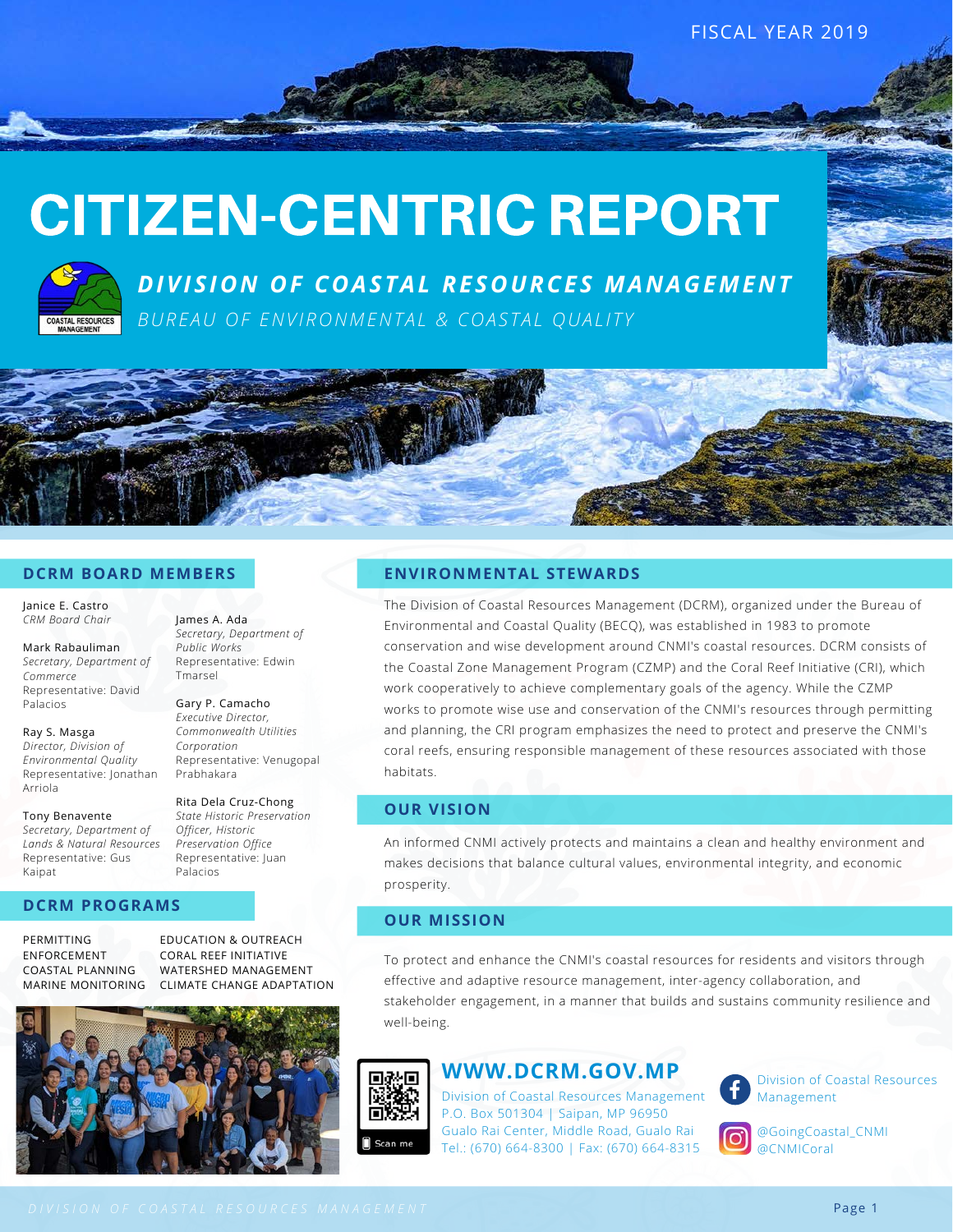## 2019 IN REVIEW

#### **USER CAPACITY ASSESSMENTS OF PRIME TOURIST SITES**

The objectives of Sustainable Sites are to understand influential tourist behaviors and tourists' willingness-to-pay, develop site-specific carrying plans based on tourism impact assessments, and provide legislators and resource managers with data driven recommendations. A study conducted in 2019 identified economically important areas of the Saipan Lagoon and East Side, which helped identify priority areas for UCAPTS and will be incorporated into future planning efforts. Additionally, surveying visitor use of prime sites began this past summer and will continue through the next fiscal year. Partnerships with the Division of Environmental Quality were formed to look at the correlation between water quality and human use of popular sites like the Grotto. *This project works towards DCRM's Strategic Plan Goal 1.2.2: Assess user capacity thresholds at priority sites and discuss potential mitigation measures with partner agencies.*

#### **GARAPAN CLEAN WATER CAMPAIGN**

Although Garapan is the heart and soul of tourism and business in the CNMI, visitors are often greeted with the sight of garbage and the smell of sewage, among others, in the street. Most of these problems are caused by non-point sources of pollution washing down through the watershed and accumulating in underground drainage which eventually fill up and pour the unappealing, untreated water out into the lagoon. The Garapan Clean Water Campaign works to protect our wetlands, ocean, and community from water pollution by focusing on two main programs: the Garapan Storm Drain Marking Program and the Ocean Friendly Partners Program. Fifteen (15) businesses in Garapan have become ocean friendly partners and over fifty (50) drains have been marked since July 2019. *This campaign works towards DCRM's Strategic Plan Goal 4.3.3: Conduct social marketing campaigns targeting specific behavior change related to land-based sources of pollution, coral reef restoration, water quality prtotection, and climate change.*

### **CORAL REEF PHOTOMOSAIC**

Monitoring coral reefs typically involves tracking changes in biodiversity of corals, invertebrates, fish and algae. However, structural complexity is also an important trait to monitor reef health because the three-dimensional structure provides habitat for a multitude of species and protects the coastline from storm damage. It is vitally important to monitor reef structure to not only track changes in climate change impacts, but also to evaluate the success of conservation strategies that are implemented locally. In 2019, the long-term marine monitoring program implemented a new protocol for assessing reef structure using photomosaics. This technique stitches together thousands of photos to create a 3D model of the reef surface, where structural complexity, also known as rugosity, can be analyzed. This year we have implemented photomosaics with over 22,000 photos from 5 monitoring sites and a ship grounding. *This projects works towards DCRM's Strategic Plan Goal 3: Management of coastal resources are improved through monitoring and research.* 

### **PUBLIC ENFORCEMENT ACTIVITY MAP**

The Environmental Systems Research Institute (ESRI) provides a number of useful tools and webmap applications to help organizations share and gather geospatial data with the public. The DCRM Public Enforcement Activity Map (https://arcg.is/0yX40r) has been updated to utilize a form of a webmap application known as the Dashboard App. This updated version is now more interactive while maintaining a user friendly navigation. When the webapp is opened, you are shown a map with all activities labeled with it's own unique "MapID". To the left shows more information about the individual

enforcement activities, most with photos of the activity. Users can now filter what actions will be displayed whether it be by the Permit Status, Enforcement Status, or by the Enforcement ID. *This project works towards DCRM's Strategic Plan Goal 4.2: Maintain and enhance the permit and enforcement database and associated web mapping applications.*

## owe

### **INTERNATIONAL COASTAL CLEANUP**

First started by the Ocean Conservancy over 30 years ago, the International Coastal Cleanup is the world's largest single-day cleanup event where over 100 countries worldwide come together to collect and document the trash littering their coastlines and waterways. The two layers of science and community service is what distinguishes ICC from everyday cleanups. Data collection is crucial to solving the world's ocean pollution problem. Every year DCRM leads the ICC event in the CNMI. The 2019 ICC was held on Saturday, September 21st, where a total of 1,617 volunteers collected 9,427 pounds of trash across 76 different locations on Saipan, Tinian and Rota. *This project works towards DCRM's Strategic Plan Goal 4.3.2: Utilize local organizations, magazines, radio, social media platforms, and other venues to increase the reach of messages to all target audiences.*













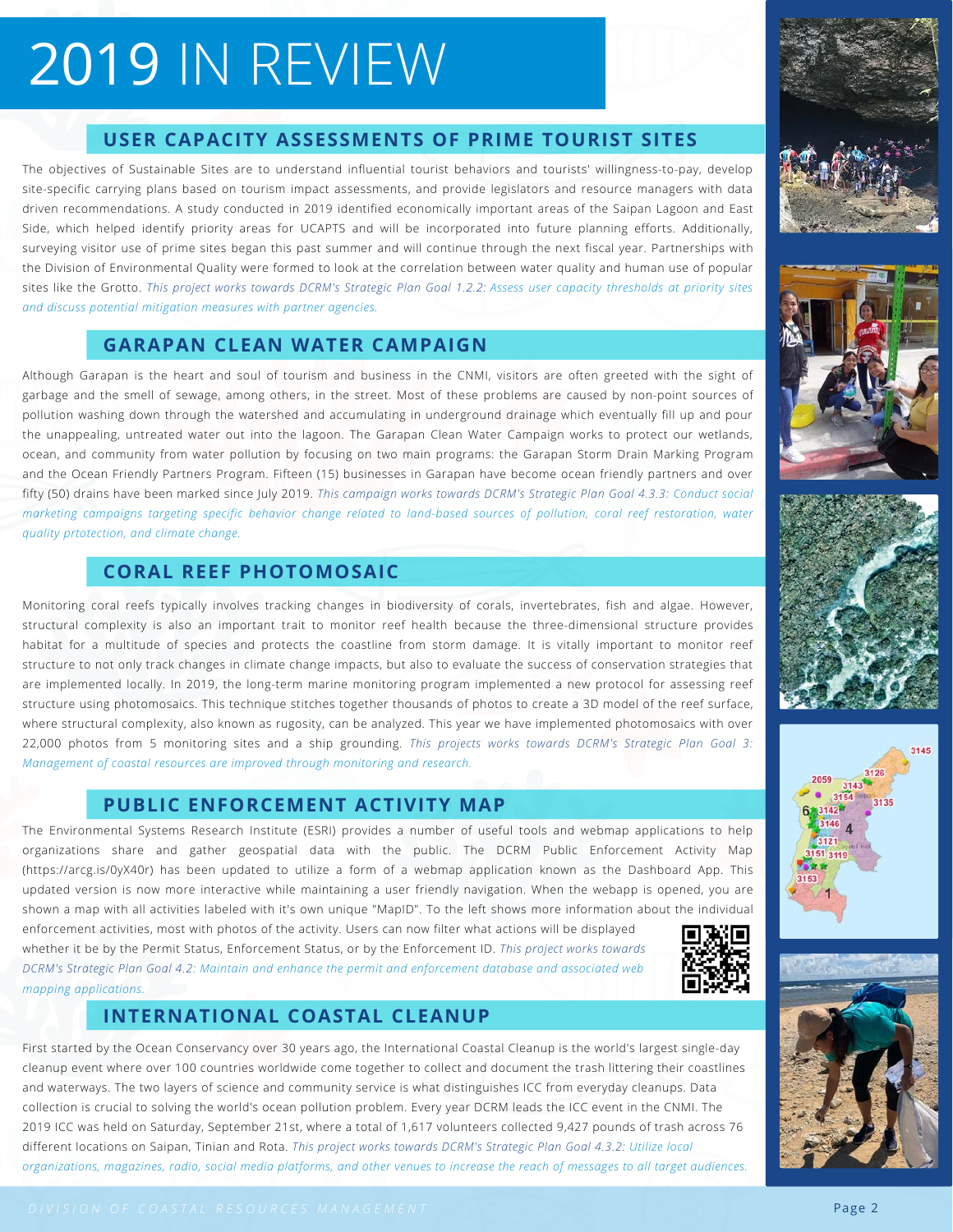## REVENUES EXPENSES